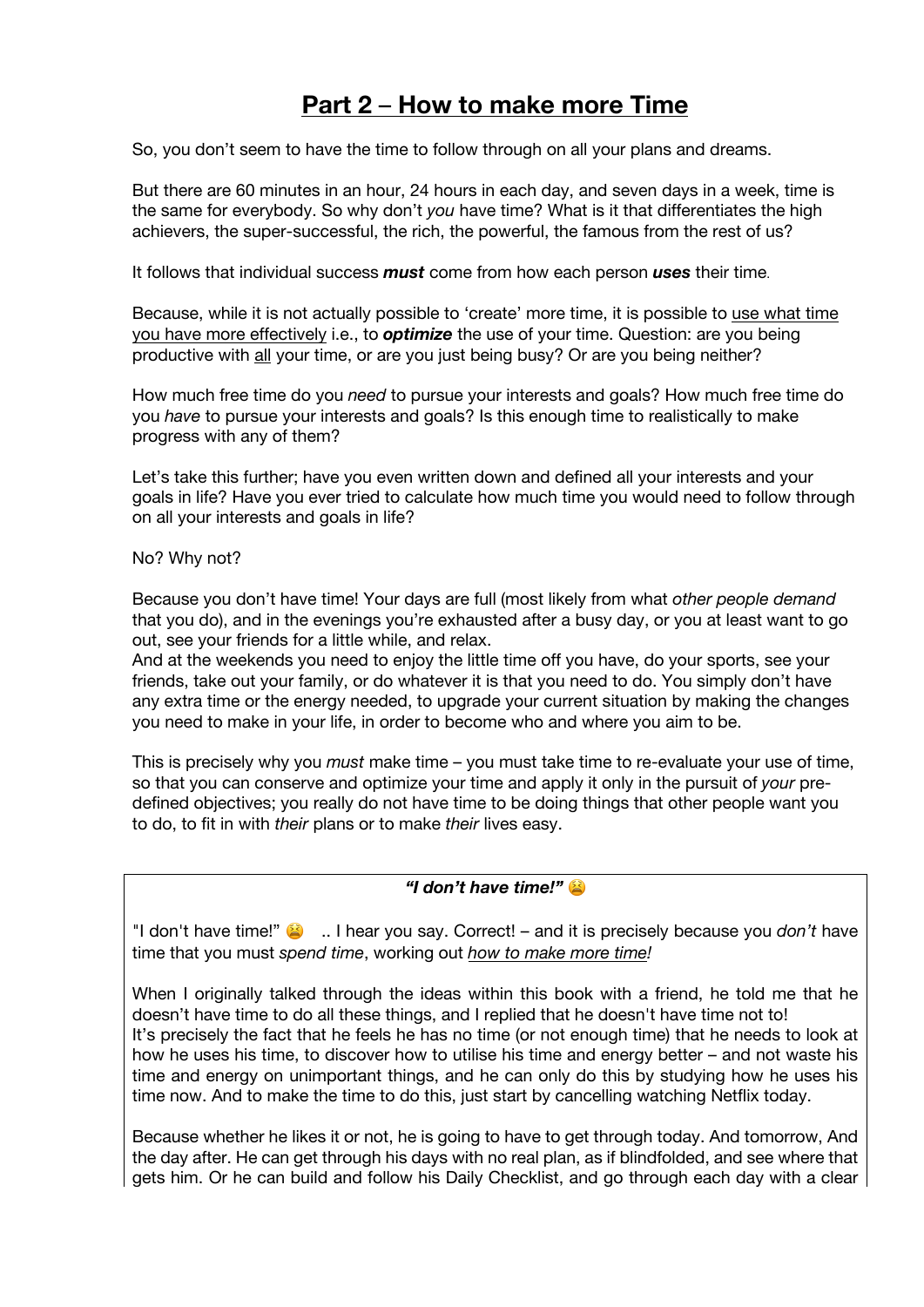vision and clear intentions. The choice is his, success or not, it is a decision he has to make. He will get out of it what he puts into it, there are no shortcuts.

So, with just +/- 16-hours per day of waking time to 'do all that you *need* to do', and with such a small amount of 'free' time within those 16-hours to do what you actually *want* to do, it's very clear that if a person wishes to be successful in what they hope to achieve in life, then they have no choice but to *optimize* their time.

### **How to optimize your time**

Now in case you have any reservations about building your Weekly Planner , ask yourself what is the alternative to creating a Weekly Planner.

The alternative will most likely be '*turning up'* to each day, probably on time and in the right place, but probably achieving little of consequence and wasting your very valuable time which could have been put to good use. Most likely you will pass your time mainly reacting to demands placed upon you by the social hierarchy in which you live – parents, family, teachers, employers or other authority figures, because you have not yet taken personal control over your time and actions (more about *Personal autonomy and Self-determination* later in this book). And in your so called 'free' time you will also likely (spend time) being reactive to unsolicited demands on your time from friends, acquaintances and social media.

The bigger picture here is that your time and energy is not your own, because you have not yet taken control over your life, and have not yet earned your freedom (which includes personal freedom, creative freedom and financial freedom). This is because you have not *found* your purpose, and because you do not have purpose, you do not make the decisions, instead you drift, you allow yourself to be lightly tugged in different directions, by all sorts of different peoples influences.

Does this sound like an optimized, efficient use of your time? I hope not.

It is clear that to successfully achieve all that you want to do, you will need to both increase and conserve your energy, and optimize your use of your time.

#### **But there is more to it.**

You will *also* need to change your approach to the use of your time. Let me explain. If you are being told what to do, you are not in charge of yourself, and you are probably being *reactive*. Reacting to other people's instructions (whether your teacher, employer, or parent) is not particularly productive; why? – because you are not fully committed to, invested in, or passionate about – the outcome. You will likely work to achieve the minimum required, and without passion. Compare this to being '*driven*' towards goals and outcomes that you have set yourself for your own benefit.

Furthermore, it is not always advisable to follow other people's instructions (certainly not if you wish to follow your own path to your own success) – do they have your best interests in mind (probably not), do they understand or even care what it is that YOU want in life? (most definitely they do not). So why are you reacting to what they say or ask? – because you have been conditioned by society to do so? Because you feel obligated to do so? Because they are offering you a breadcrumbs salary as a reward for your servitude? YOU must be fully in control of your own destiny if you are to achieve ultimate success; YOU must write your own story, carve your own path. But this is a whole different level of advancement which we will discover later in Part 4 when we discuss and learn about *Personal autonomy and Self-determination*. For now, just consider the following: